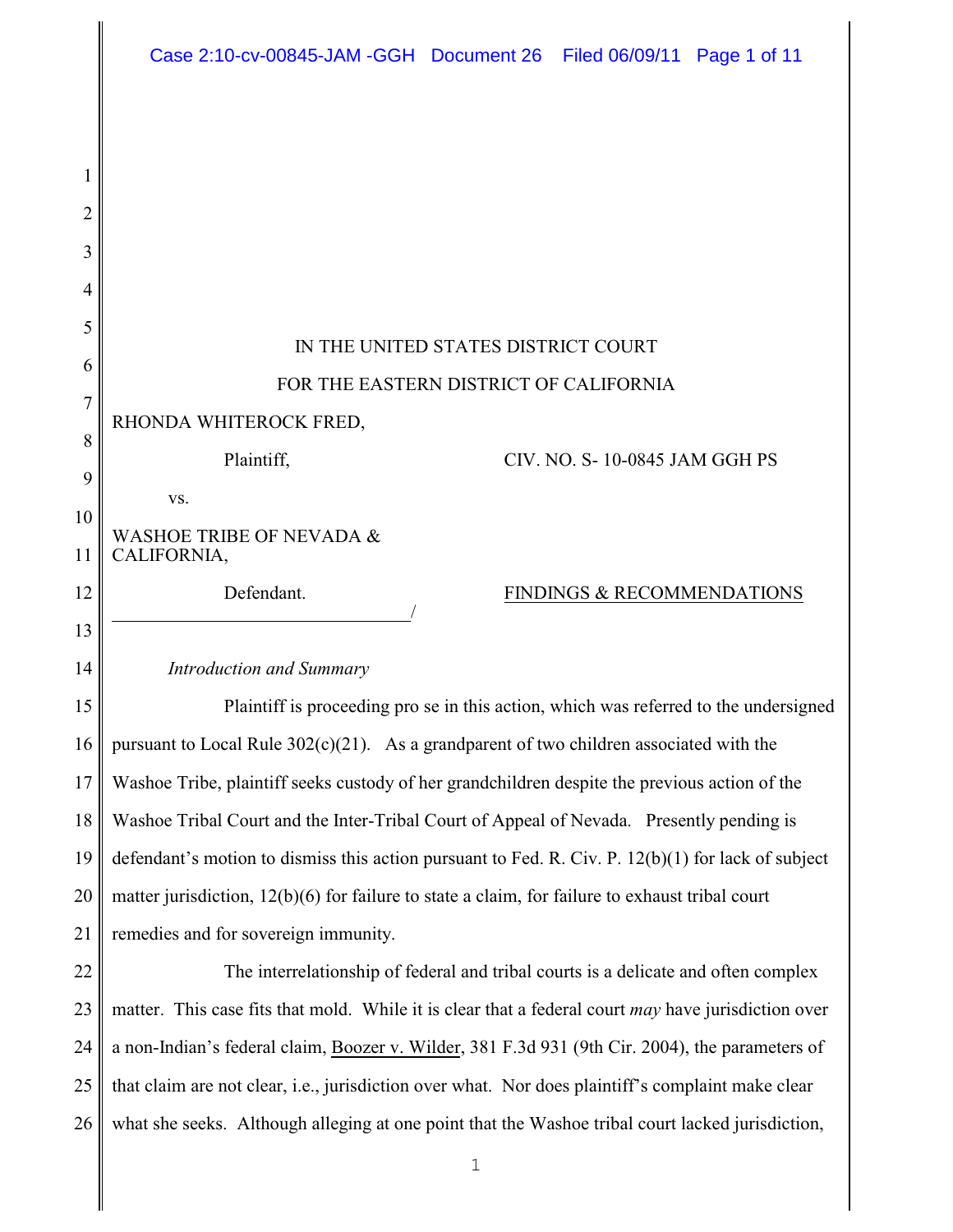1 2 3 and that she was denied due process in some manner, plaintiff does not clearly specify her precise claims or ask for any certain relief. In supplemental briefing on the jurisdictional question (Docket #25), plaintiff indicated that she wished the children returned to her.

4 5 6 7 8 9 10 11 12 13 14 The undersigned finds that the court has subject matter jurisdiction over a claim by plaintiff, and that claim may include an attack on the tribal court jurisdiction and any constitutional claims that plaintiff may have, e.g., lack of due process in taking the children from non-Washoe lands, lack of due process in the tribal court, alleged fundamental right of a grandparent to custody over grandchildren in the circumstances of this case. The undersigned will defer ruling on the validity of any such claims until they are specified with greater particularity and further facts are known. Likewise, the undersigned will not attempt to define now what remedies may be available. The undersigned further concludes that plaintiff has exhausted her tribal court remedies. With respect to sovereign immunity, the court will defer ruling on such a claim until after an amended complaint is filed setting forth with preciseness the nature of plaintiff's claims and appropriate defendants.

## *Background*

16 17 18 19 20 21 Plaintiff is a non-enrolled California Pomo Indian who seeks custody of her two minor grandchildren, T.F. and E.F. The minor T.F. is a member of the Washoe Tribe and E.F. is eligible for membership in the Washoe Tribe. In November and December 2005, the children were removed from plaintiff's house by the Washoe Tribe's Department of Social Services, where they had been in the custody of their mother, M.F., also a member of the Washoe Tribe, or as plaintiff asserts in her supplemental briefing– *her custody*. The home that the children were removed from was not within the boundaries of the Washoe Indian County. However, the children are wards of the Washoe Tribal Court.

Tribal court proceedings commenced, in which plaintiff and the mother

26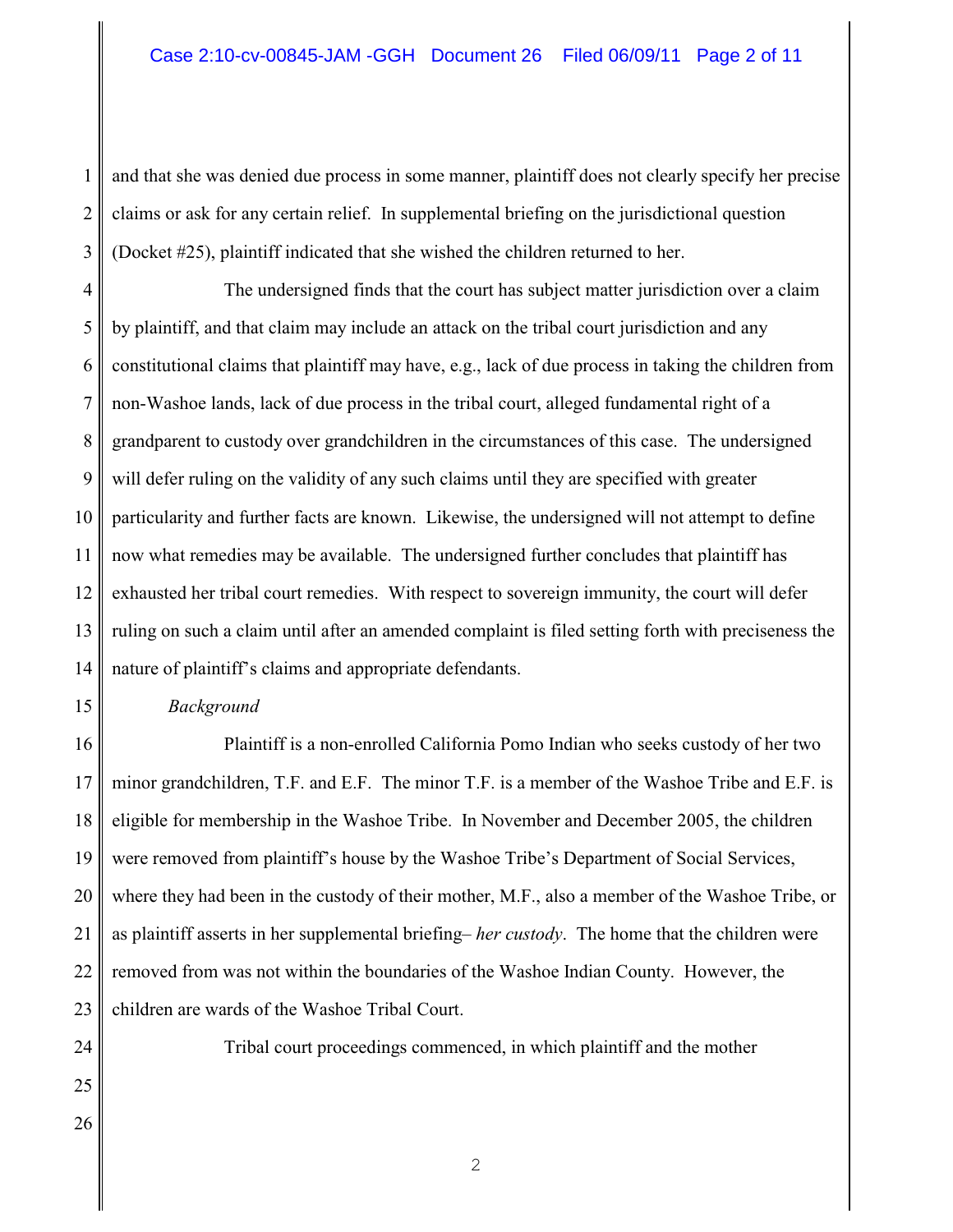1 2 3 4 5 participated, and the children were eventually placed in the care of their aunt.<sup>1</sup> On June 18, 2007, plaintiff filed two petitions for habeas corpus with the tribal court seeking custody, which were denied after a hearing on October 16, 2008. Plaintiff appealed to the Inter-Tribal Court of Appeals of Nevada (ITCAN) which upheld the tribal court's dismissal on January 4, 2010. The ITCAN denied plaintiff's request for reconsideration on February 18, 2010.

6 7 Plaintiff filed the instant action on April 9, 2010, alleging that the tribal court usurped its jurisdiction and otherwise denied her due process.

## *Subject Matter Jurisdiction*

9 10 11 12 13 14 15 16 17 18 Federal district courts are courts of limited jurisdiction. United States Constitution Article III, § 1 provides that the judicial power of the United States is vested in the Supreme Court, "and in such inferior Courts as the Congress may from time to time ordain and establish." Congress therefore confers jurisdiction upon federal district courts, as limited by U.S. Const. Art. III, § 2. See Ankenbrandt v. Richards, 504 U.S. 689, 697-99, 112 S.Ct. 2206 (1992). Since federal courts are courts of limited jurisdiction, a case presumably lies outside the jurisdiction of the federal courts unless proven otherwise. Kokkonen v. Guardian Life Ins. Co. of America, 511 U.S. 375, 376-78, 114 S.Ct. 1673 (1994). Lack of subject matter jurisdiction may be raised at any time by either party or by the court. See Attorneys Trust v. Videotape Computer Products, Inc., 93 F.3d 593, 594-95 (9th Cir. 1996).

19 20 21 22 23 24 Congress passed the Indian Child Welfare Act (ICWA) in 1978 in response to a growing concern that Indian children were removed from their homes by state child protection officials at an alarmingly high rate and placed in foster care or adoption settings outside their Indian communities and culture. See 25 U.S.C. § 1901(4); Mississippi Band of Choctaw Indians v. Holyfield, 490 U.S. 30, 32, 109 S.Ct. 1597 (1989). "At the heart of ICWA" lies a jurisdictional scheme aimed at ensuring that tribes have a role in adjudicating and participating in

25

 $26 \parallel$  <sup>1</sup> It appears that later the children were placed with foster parents.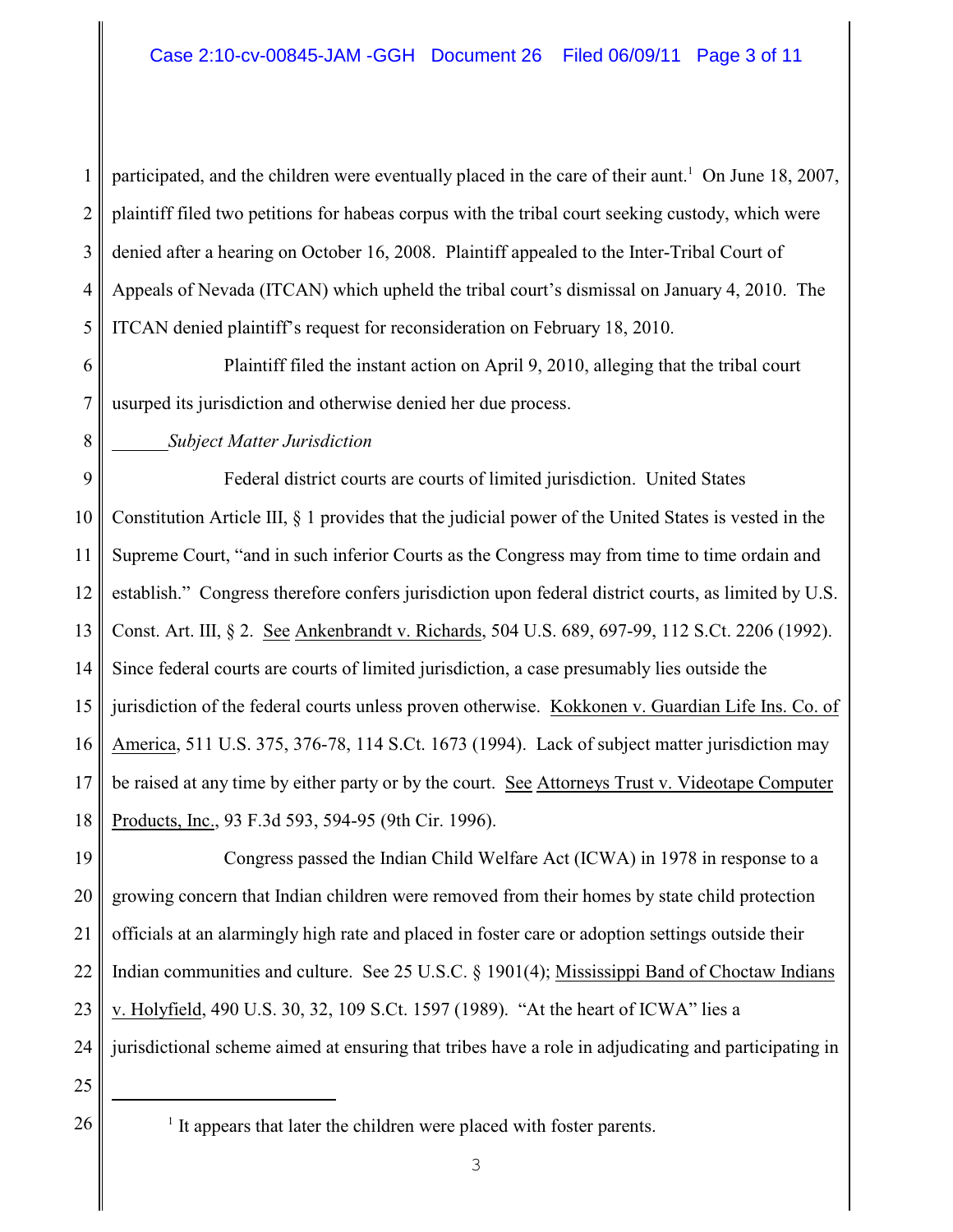1 2 3 4 5 6 7 8 9 10 11 12 13 14 15 16 17 18 19 20 21 22 23 24 25 child custody proceedings involving Indian children domiciled both on and off the reservation. Holyfield, 490 U.S. at 36. Congress noted that states have often failed to recognize the important tribal relations that prevail in Indian communities and families. 25 U.S.C. § 1901(5). The ICWA provides: An Indian tribe shall have jurisdiction exclusive as to any State over any child custody proceeding involving an Indian child who resides or is domiciled within the reservation of such tribe, except where such jurisdiction is otherwise vested in the State by existing Federal law. Where an Indian child is a ward of a tribal court, the Indian tribe shall retain exclusive jurisdiction, notwithstanding the residence or domicile of the child. 25 U.S.C.  $\S 1911(a).^2$ Where the children are not domiciled on the reservation,  $\S 1911(b)$  provides for concurrent jurisdiction between the state and the tribe, but tribal jurisdiction is presumed. Hollyfield, at 36. Seemingly, therefore, the Washoe Triabal Court had jurisdiction over the determinations of child custody, if not "exclusive jurisdiction." Paradoxically, however, such does not mean that plaintiff herein has no ability to seek a remedy in federal court. There can be federal court jurisdiction if plaintiff was a non-Indian. Non-Indians may bring a federal common law cause of action under 28 U.S.C. § 1331 to challenge tribal court jurisdiction. Nat'l Farmers Union Ins. Cos. v. Crow Tribe of Indians, 471 U.S. 845, 850-53, 105 S.Ct. 2447 (1985). In Boozer v. Wilder, 381 F.3d 931, 934 (9th Cir. 2004), an Indian child custody case where the plaintiff father was a non-Indian, the Ninth Circuit held "[b]ecause 'federal law defines the outer boundaries of an Indian tribe's power over non-Indians,' [Nat'l Farmers Union] at 851, 105 S.Ct. 2447, the 'question whether an Indian tribe retains the power to compel a non-Indian ... to submit to the civil jurisdiction of a tribal court is one that must be answered by reference to federal law and is a 'federal question' under § 1331." Id. at 934; see also Atwood v. Fort Peck Tribal Assiniboine, 513 F.3d 943, 946-47 (9th Cir. 2008) (holding that the there was subject matter

26 <sup>2</sup>Interestingly, the statute expressly references "the State" and is silent as to the United States.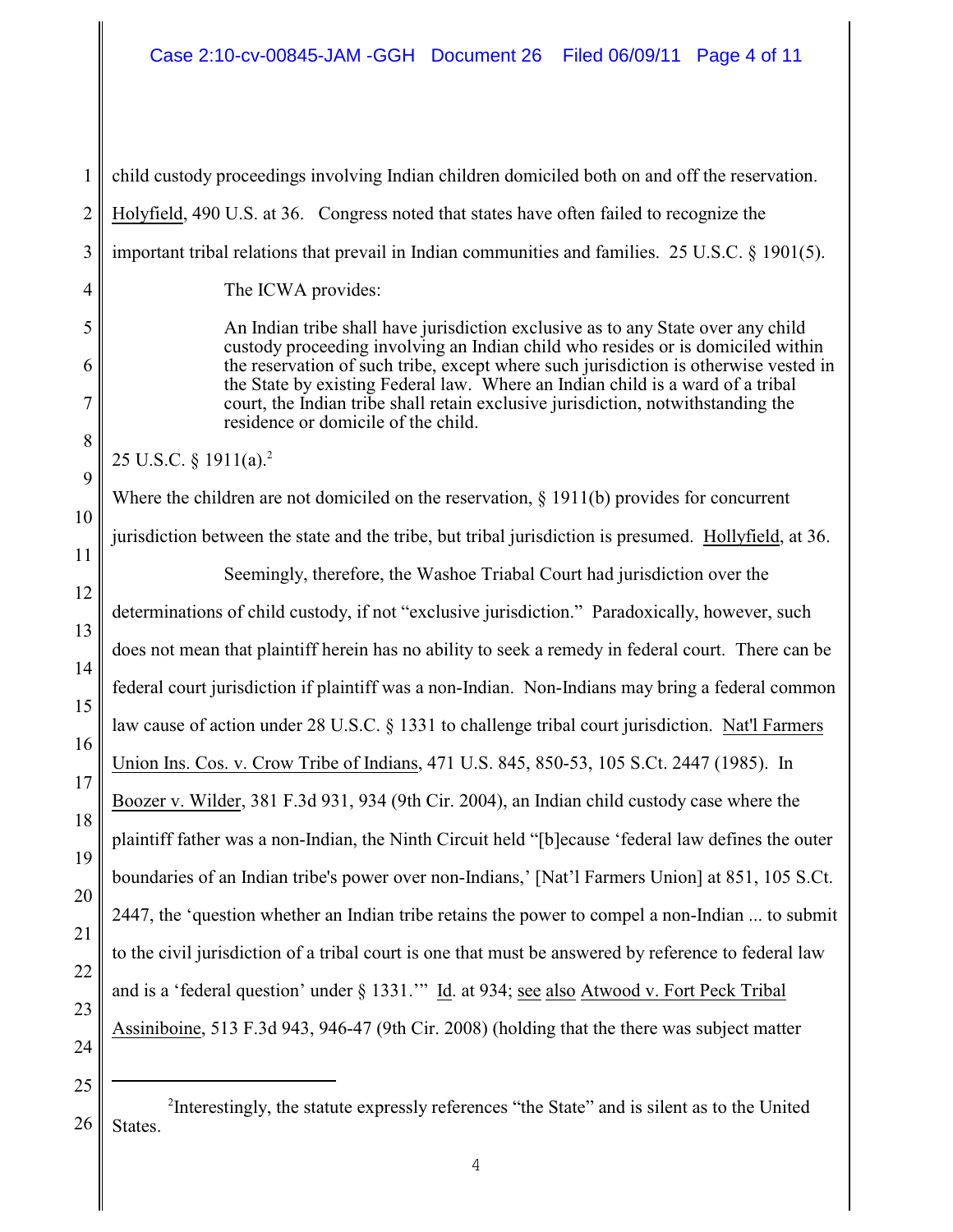1 2 3 4 5 6 jurisdiction pursuant to  $\S$  1331 in an Indian child custody case as the domestic relations exception did not apply); but see LaBeau v. Dakota, 815 F.Supp. 1074, 1076 (W.D.Mich. 1993) citing Shelifoe v. Dakota, 966 F.2d 1454, 1992 WL 133065 (6th Cir. 1992) (unpublished disposition); Sandman v. Dakota, 816 F.Supp. 448, 451 (W.D.Mich.1992); Reddogg v. Blackdog, 2008 WL 5435323 at \*3 (D. Mont. 2008); Goslin v. Kickapoo Nation Dist. Court, 1998 WL 1054223 (D. Kan. 1998).

7 8 9 10 11 12 13 First, the undersigned considers the status of plaintiff as a non-Indian. In the instant case plaintiff has Indian heritage, but as a Pomo Indian. Nevertheless she is not an enrolled member of the Pomo Tribe, and has no relationship with the Washoe Tribe. The undersigned has not found any case law discussing if an Indian tribe can assert jurisdiction over an Indian from a different tribe in an Indian child custody proceeding. However, given the status of plaintiff as not even an enrolled member of any tribe, the undersigned considers her "non-Indian" for the purpose of this case.

14 15 16 17 18 19 20 21 22 In Boozer, the non-Indian father brought an action in federal district court challenging the tribal court's jurisdiction in awarding custody and the circuit held there was jurisdiction.<sup>3</sup> The Ninth Circuit in Boozer also noted in discussing the facts of the case that the district court had found that the tribal court retained exclusive jurisdiction. Boozer, at 934. Despite that the tribal court had exclusive jurisdiction, the court still held there was a federal claim for plaintiff to challenge the jurisdiction. Therefore, that the children are wards of the Washoe Tribe in the instant case, which according to the statute provides "exclusive jurisdiction" to the tribal court for custody matters, is not determinative for this motion to dismiss for lack of subject matter jurisdiction.

23

24

The issue here concerns whether the "exclusivity" of tribal court jurisdiction is

<sup>25</sup> 26 <sup>3</sup> While the Ninth Circuit found subject matter jurisdiction in Boozer, the case was ultimately dismissed for plaintiff's failure to exhaust tribal remedies. While the plaintiff had filed some motions in tribal court, the case was still pending and being argued in tribal court while the case was being heard in district court and in the court of appeals.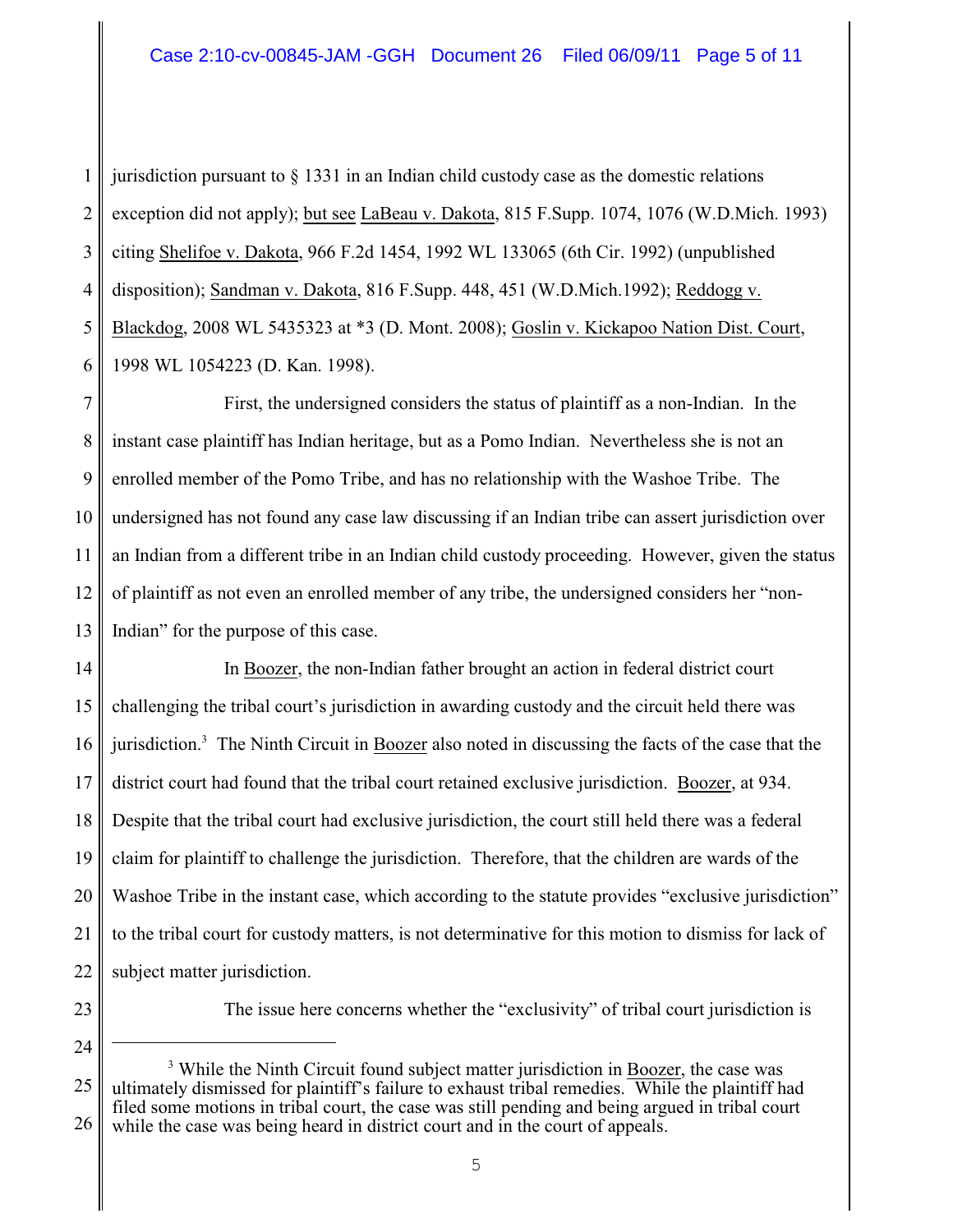1 2 3 4 5 6 7 8 9 10 11 less than that in cases where tribal authorities reach beyond the boundaries of the tribe, seemingly invade a home of a non-tribal member, and take the children residing therein. The undersigned, and evidently the Ninth Circuit, find it difficult to believe that it was the intent of Congress and the ICWA, that an Indian Tribe could act as outlined above, and retain jurisdiction exclusive to *all* other courts–whether or not the child was considered a tribal ward. An analogous situation would involve state personnel from Nevada, coming to California and spiriting a child from a California household back to Nevada for custody proceedings, and where Nevada would then contend it had "exclusive" jurisdiction over the custody issues involving the child. While the precise extent of the jurisdiction of the federal courts in this matter has not been clearly defined, at least some of the claims which may be available to plaintiff are set forth in the following section on failure to state a claim.

12 13 14 15 At this point the undersigned takes no position on the legality of what transpired in the Washoe Tribal Court. The undersigned specifically finds that subject matter jurisdiction exists for some type of claim, and defendant's motion to dismiss for lack of subject matter jurisdiction should therefore be denied.

*Failure to State a Claim*

16

17 18 19 20 21 22 23 24 25 26 In order to survive dismissal for failure to state a claim pursuant to Rule  $12(b)(6)$ , a complaint must contain more than a "formulaic recitation of the elements of a cause of action;" it must contain factual allegations sufficient to "raise a right to relief above the speculative level." Bell Atlantic Corp. v. Twombly, 550 U.S. 544, 555, 127 S.Ct. 1955 (2007). "The pleading must contain something more...than...a statement of facts that merely creates a suspicion [of] a legally cognizable right of action." Id., quoting 5 C. Wright & A. Miller, Federal Practice and Procedure § 1216, pp. 235-36 (3d ed. 2004). "[A] complaint must contain sufficient factual matter, accepted as true, to 'state a claim to relief that is plausible on its face.'" Ashcroft v. Iqbal, U.S. 129 S.Ct. 1937, 1949 (2009) (quoting Twombly, 550 U.S. at 570). "A claim has facial plausibility when the plaintiff pleads factual content that allows the court to draw the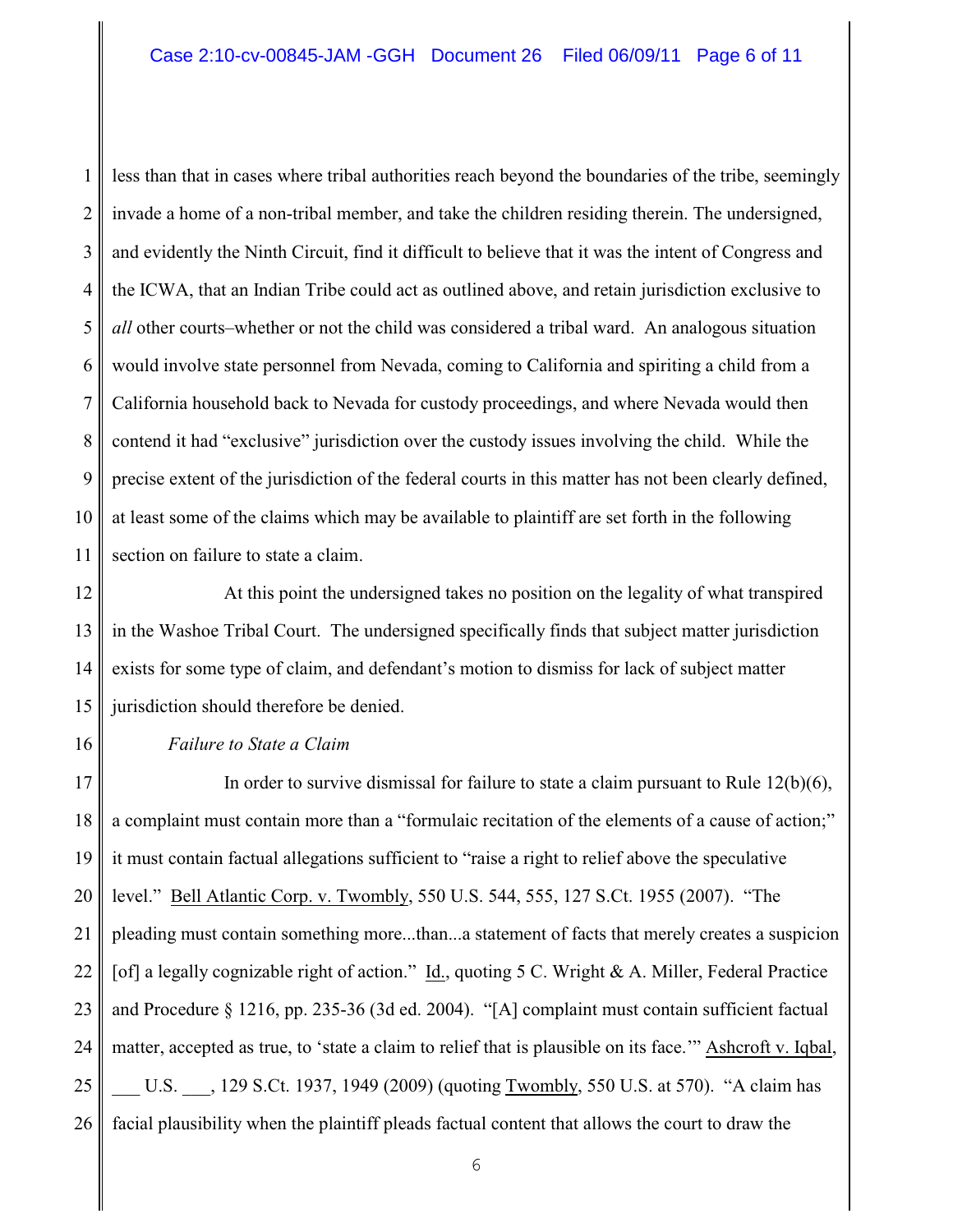reasonable inference that the defendant is liable for the misconduct alleged." Id.

2 3 4 5 6 7 8 9 10 11 In considering a motion to dismiss, the court must accept as true the allegations of the complaint in question, Hospital Bldg. Co. v. Rex Hospital Trustees, 425 U.S. 738, 740, 96 S. Ct. 1848 (1976), construe the pleading in the light most favorable to the party opposing the motion and resolve all doubts in the pleader's favor. Jenkins v. McKeithen, 395 U.S. 411, 421, 89 S. Ct. 1843, reh'g denied, 396 U.S. 869, 90 S. Ct. 35 (1969). The court will "'presume that general allegations embrace those specific facts that are necessary to support the claim.'" National Organization for Women, Inc. v. Scheidler, 510 U.S. 249, 256, 114 S.Ct. 798 (1994), quoting Lujan v. Defenders of Wildlife, 504 U.S. 555, 561, 112 S. Ct. 2130 (1992). Moreover, pro se pleadings are held to a less stringent standard than those drafted by lawyers. Haines v. Kerner, 404 U.S. 519, 520, 92 S. Ct. 594 (1972).

12 13 14 15 16 17 18 19 20 21 22 23 24 25 26 Boozer was not clear about the federal claims which would be allowed under federal court jurisdiction. At page 935 (381 F.3d) the court held: Although "§ 1331 encompasses the federal question whether a tribal court has exceeded the lawful limits of its jurisdiction, ...exhaustion is required...'" And: "Because Boozer is non-Indian, § 1331 provides subject matter jurisdiction over his federal common law challenge to the tribal court's jurisdiction to determine his fitness to regain custody of K.W.B." Id. But such did not appear to be the only claim which could be brought, as at footnote 4 page 936, the court indicated that plaintiff could bring an underlying substantive constitutional claim as well– a fit parent's fundamental right to make decisions about the care and custody of his children, ironically for plaintiff herein, including a refusal to allow the child to visit grandparents. The Ninth Circuit has also held that the domestic relations exception did not apply when a plaintiff was seeking custody in federal court pursuant to § 1331 in an Indian child custody case. See Atwood v. Fort Peck Tribal Assiniboine, 513 F.3d 943, 946-47 (9th Cir. 2008). While the court in Atwood made clear a federal court could take possibly take action, that case was also dismissed for failure to exhaust and did not provide any insight into a possible remedy.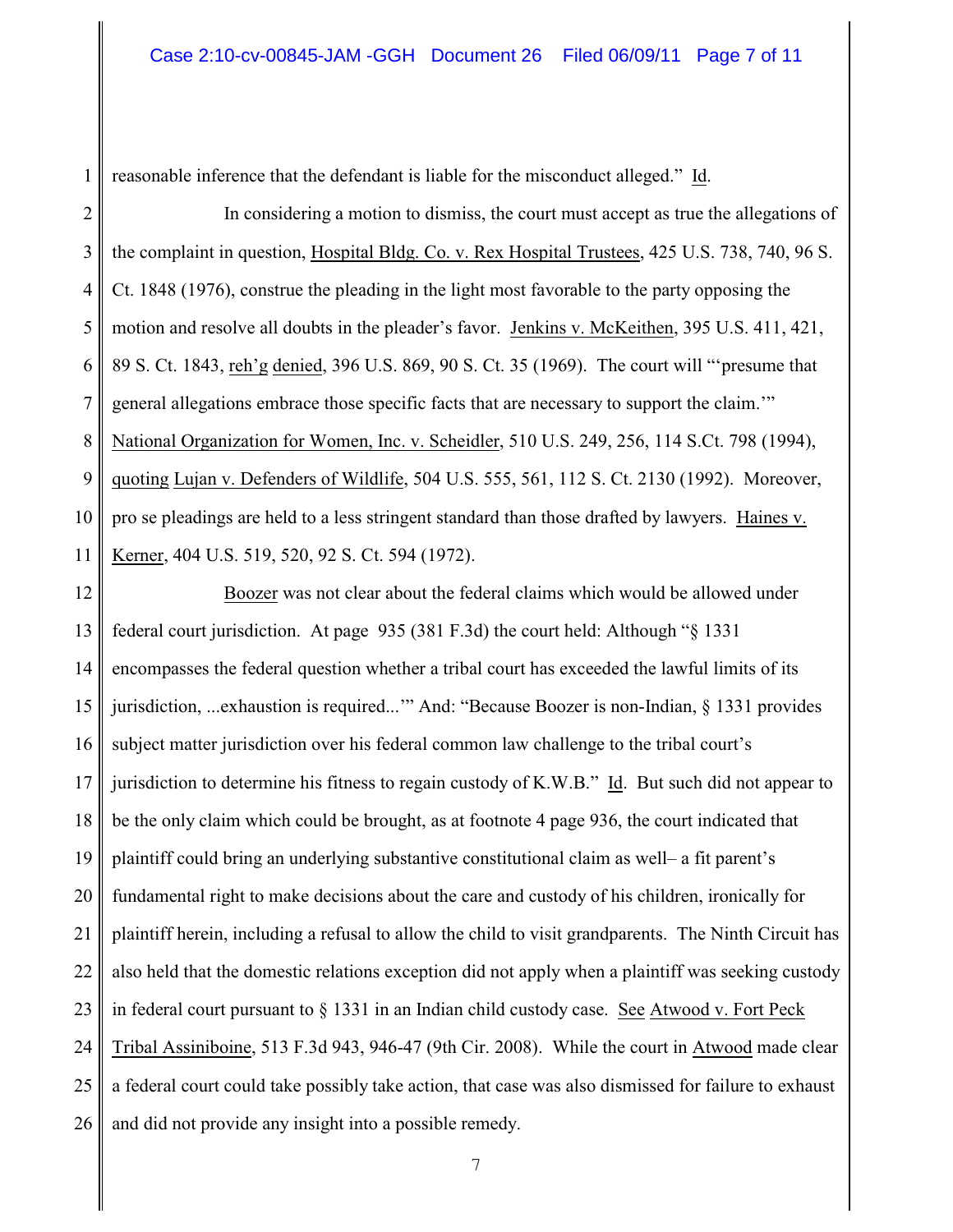1 2 3 4 5 The undersigned distills from the above cases that plaintiff may challenge tribal court jurisdiction to hear a federal common law claim, but that challenge to jurisdiction must generally be first heard in tribal court. If a determination is made there, or later in federal court that tribal court jurisdiction does not exist, the full substantive claim, if otherwise appropriate, may be heard in federal court.

6 7 8 9 10 Defendant states that plaintiff's case should be dismissed because plaintiff does not simply urge this court to rule on the tribal court's jurisdiction or lack thereof but also for this court to award plaintiff custody of her children and that is not relief that can be granted. Defendant raises a complicated issue. When the undersigned requested further briefing, the following issue was also presented for the parties to address:

> Assuming for sake of argument that plaintiff as a non-member Indian could challenge the tribal court jurisdiction in federal court, it is not entirely clear what would be the appropriate remedy if this court ruled that the tribal court did not have jurisdiction. The majority of cases involve the federal courts ruling on jurisdiction in disputes between the states and the Indian Tribes. In this case, there has been no action on behalf of the state. Would this court order the state to begin custody proceedings and an investigation, or would plaintiff automatically receive custody of the children without any regard for the best interests of the children, or would custody proceedings occur in this federal court? Any answer to these questions raises another host of questions involving Congressional intent of the ICWA as well as the sovereign power of the tribes and the role of federal courts.

April 26, 2011, Order at 3.

Just as the claims are not clearly defined, it is not entirely clear what the remedy would be if the court were to ultimately rule in plaintiff's favor. Yet, this uncertainty does not mean the case should be dismissed at this stage.

However, because the complaint as written is a conglomeration of possible or uncertain claims, and assuming these Findings and Recommendations are adopted, plaintiff

23 should be required to amend the complaint to delineate by separate headings the precise claims

11

12

13

14

15

16

17

18

19

20

21

22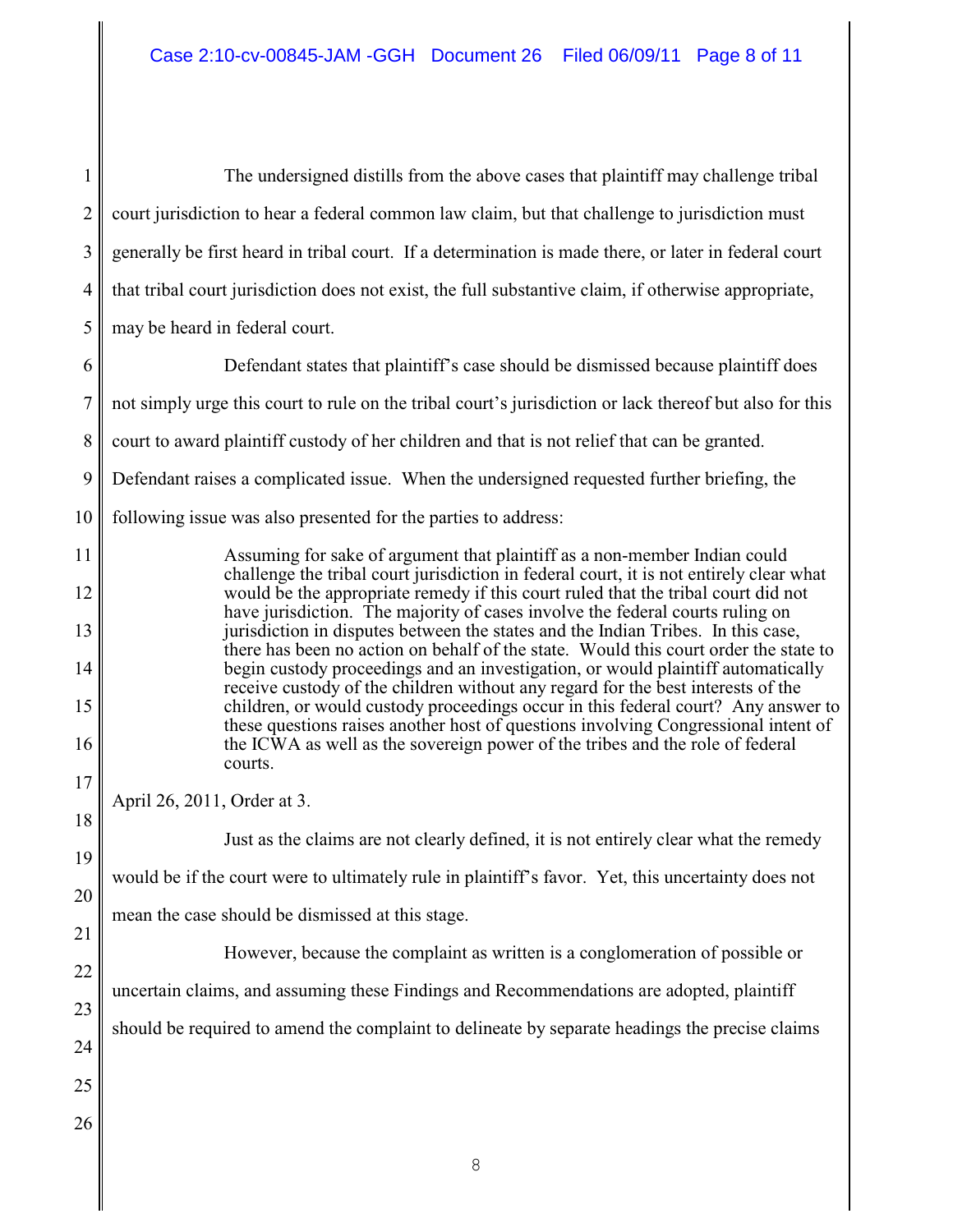she desires to bring herein.<sup>4</sup>

1

2

## *Exhaustion of Tribal Court Remedies*

3 4 5 6 7 8 Although "§ 1331 encompasses the federal question whether a tribal court has exceeded the lawful limits of its jurisdiction, . . . exhaustion is required before such a claim may be entertained by a federal court." Nat'l Farmers Union, 471 U.S. at 857 A federal court must give the tribal court a full opportunity to determine its own jurisdiction, which includes exhausting opportunities for appellate review in tribal courts. Iowa Mut. Ins. Co. v. LaPlante, 480 U.S. 9, 16-17, 107 S.Ct. 971 (1987).

9 10 11 12 As set forth above, plaintiff filed two petitions for habeas corpus with the tribal court seeking custody, plaintiff appealed to the Inter-Tribal Court of Appeals of Nevada (ITCAN) which upheld the tribal court and plaintiff also filed a request for reconsideration with the ITCAN that was denied.

13 14 15 16 17 18 19 Defendant argues that while plaintiff did file many appeals, she did not specifically challenge the tribal court's jurisdiction until she sought reconsideration of an appeal. Defendant argues that plaintiff has then failed to properly exhaust the jurisdiction claim. Defendant states that the jurisdiction claim should have been brought before the tribal court and not the ITCAN. However, defendant sets forth no description on what is required to properly exhaust administrative remedies and the undersigned is not familiar with the procedures of the Washoe Tribe.

20 21 Regardless of the proper procedure to exhaust tribal court remedies, plaintiff has sufficiently exhausted her claims. In Nevada v. Hicks, 533 U.S. 353, 121 S.Ct. 2304 (2001), the Supreme Court considered whether "petitioners were required to exhaust their jurisdictional claims in Tribal Court before bringing them in Federal District Court." Id. at 369. The Court

<sup>22</sup> 23 24

<sup>25</sup> 26 <sup>4</sup> In order to guide plaintiff, the amended complaint should contain a separately labeled jurisdictional statement, facts applicable to all claims, and separately stated and labeled claims which may contain any other facts not included in the general statement of facts which may be germane to the claims. Plaintiff should be specific with respect to the relief requested.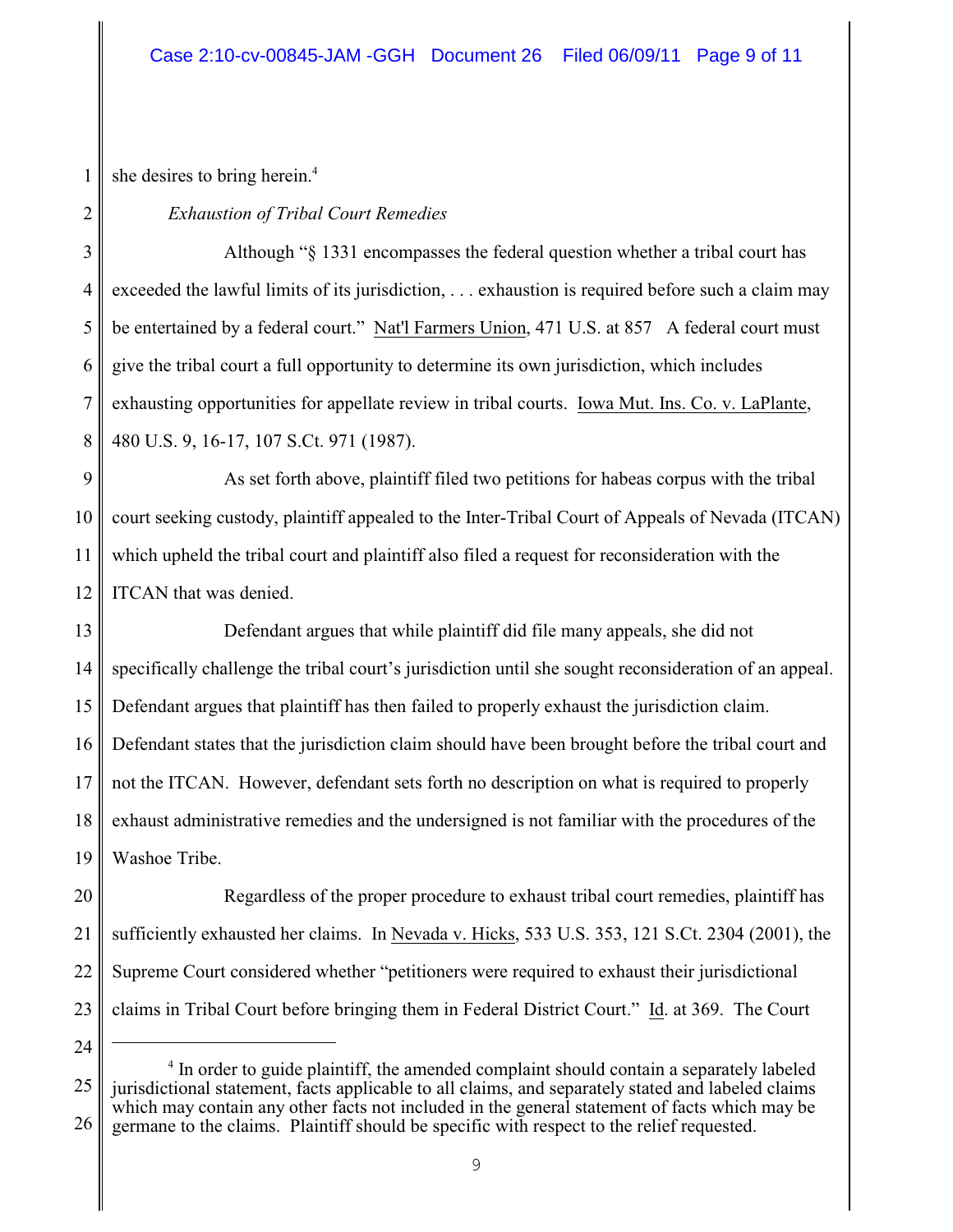1 noted that:

2

3

4

5

6

7

8

9

10

In National Farmers Union we recognized exceptions to the exhaustion requirement, where 'an assertion of tribal jurisdiction is motivated by a desire to harass or is conducted in bad faith, ... or where the action is patently violative of express jurisdictional prohibitions, or where exhaustion would be futile because of the lack of an adequate opportunity to challenge the court's jurisdiction'.... None of these exceptions seems applicable to this case, but we added a broader exception in Strate: '[w]hen ... it is plain that no federal grant provides for tribal governance of nonmembers' conduct on land covered by Montana's main rule, so the exhaustion requirement would serve no purpose other than delay.' 520 U.S. at 459–460, and n. 14, 117 S.Ct. 1404, 137 L.Ed.2d 661. Though this exception too is technically inapplicable, the reasoning behind it is not. Since it is clear, as we have discussed, that tribal courts lack jurisdiction over state officials for causes of action relating to their performance of official duties, adherence to the tribal exhaustion requirement in such cases 'would serve no purpose other than delay', and is therefore unnecessary. Id. While plaintiff did not raise a jurisdiction claim at each level, it is sufficient that

11 12 13 14 15 16 17 18 she challenged the custody in several levels of the tribal court, as the tribal court would have examined its own jurisdiction. "It is too elementary to warrant citation of authority that a court has an obligation to inquire sua sponte into its subject matter jurisdiction, and to proceed no further if such jurisdiction is wanting." White v. Gittens, 121 F.3d 803, 806 (1st Cir. 1997). For plaintiff to return to tribal court to exhaust her tribal remedies with respect to the jurisdiction question would serve no other purpose than delay as described in Hicks. Therefore, defendant's motion to dismiss for failure to exhaust tribal remedies should be denied.

*Sovereign Immunity*

20 21 22 23 24 Defendant asserts that the Washoe Tribe cannot be sued on account of sovereign immunity. This may be the case, and the Tribal Court may be the appropriate defendant as suggested by counsel for the Tribe, or individuals/tribal officials may be appropriate defendants, but that issue should not be finally decided prior to the filing of an amended complaint where we know what claims are actually being brought.

Assuming these Findings and Recommendations are adopted, plaintiff shall in

26

25